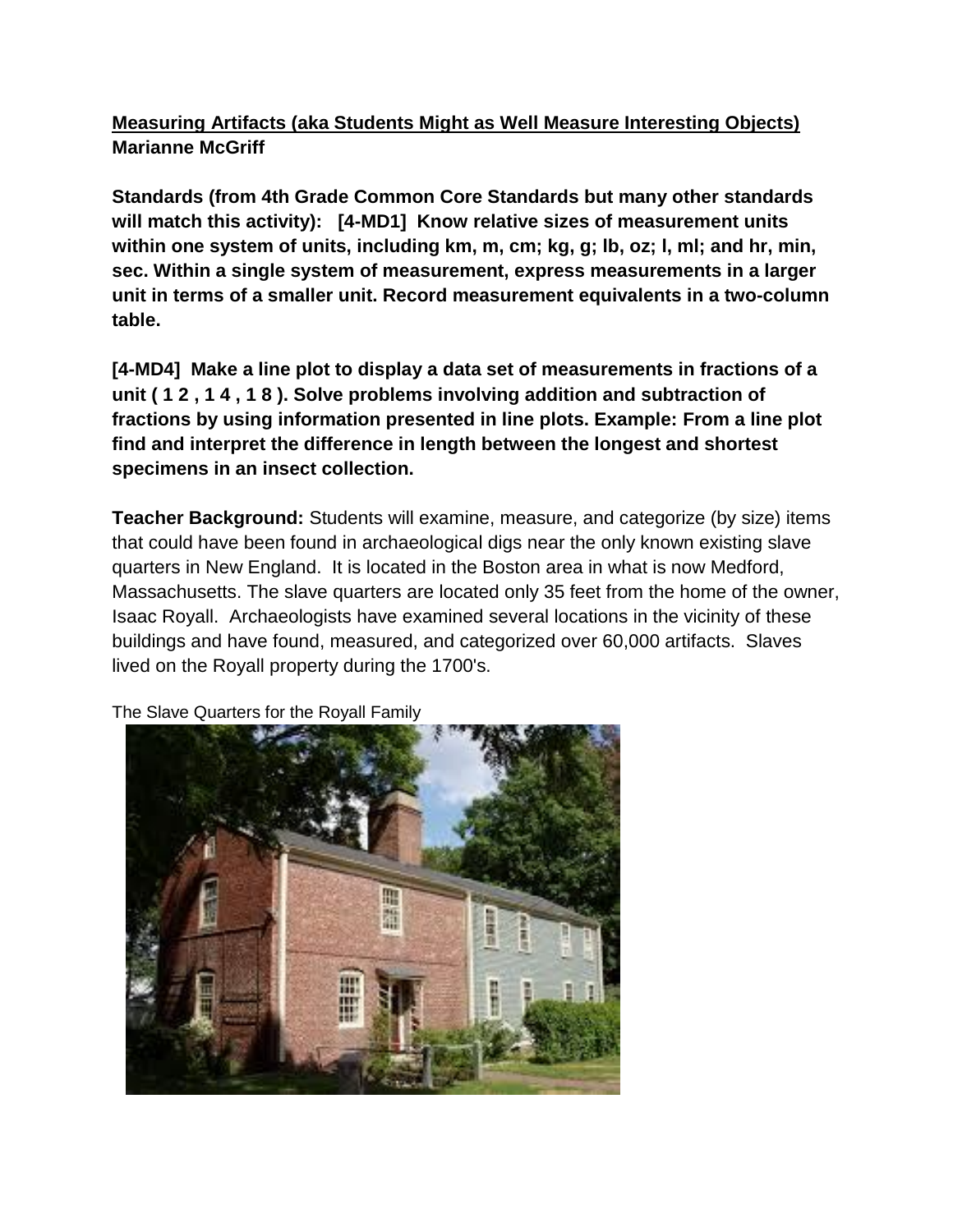The Home of the Royall Family with the Slave Quarters beside the House



**Directions:** The teacher will show students different objects that are similar to ones found beside the Slave Quarters and discuss how these objects could have been used in the 1700's by enslaved people belonging to the Royall family. Objects could include **repaired china** (possibly thrown out by the Royalls and repaired for use by their slaves as tableware), 1-inch **square tiles made from china** or tiles that were around fireplaces (children's game pieces), **clay spheres** (used as marbles by children), **thimbles, part from scissors, sewing pins** (enslaved people would have done mending and sewing), **lice comb fragment, stone pestle** (for grinding herbs and other ingredients)**, buttons, two-prong fork, glass bottle, a bead with a hole** in it, an **arrowhead-shaped piece** that was possibly used as a good luck charm **(amulet**) from ideas brought from Africa, **bones** from animals that were domesticated and eaten (wild animal bones haven't been found, showing that hunting probably didn't take place)....

After the discussion and initial observation of the objects they should be placed around the room with an ID tag.

Students will work with a partner and measure each object to the nearest 1/2 centimeter in the direction that the object is longest. Results will be recorded on student-made charts. Once all artifacts have been measured, results will be graphed on a line plot prepared by the teacher to show how many objects of each length have been found.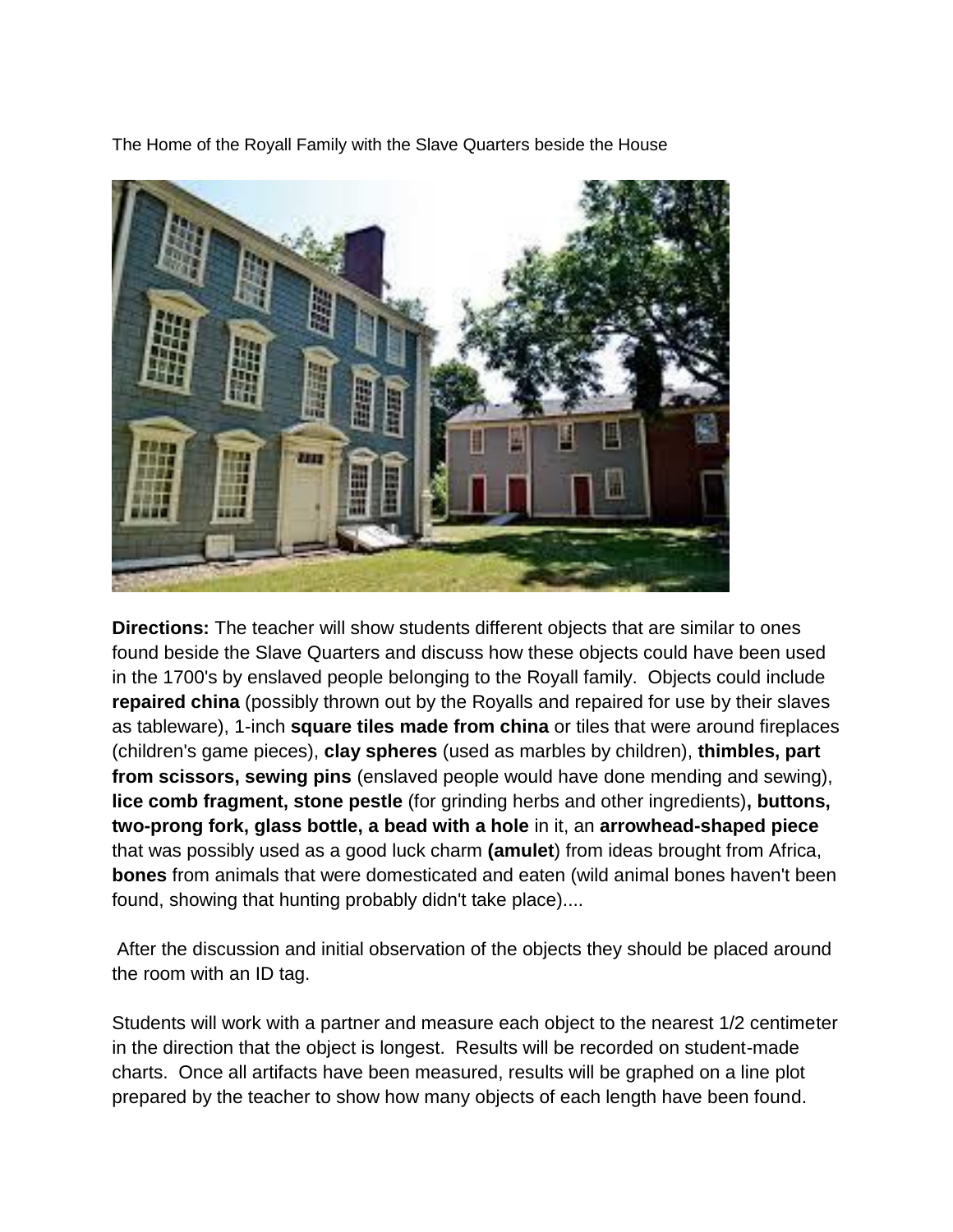An actual archaeological dig at the Royall home:



**Extension Activities**: Students will look at the list of actual artifacts that were found on the Royall's property and draw conclusions about what this information might be revealing about life on the Royall's property in the 1700's.

Students will view photos of actual objects found in archaeological searches and determine an estimated area of these objects based on the centimeter grid beside each object. Students will brainstorm reasons why the size of these findings matters. <http://www.royallhouse.org/what-youll-see/archaeology/>

Students will write a story using the artifacts as inspiration.

Students will create a VENN diagram to compare and contrast the types of artifacts that would be found in their backyard vs the ones from the Royall's Slave Quarters.

Students will research to learn more about the Ten Hills Farm and who else lived there besides the Royalls and the enslaved people of that time period.